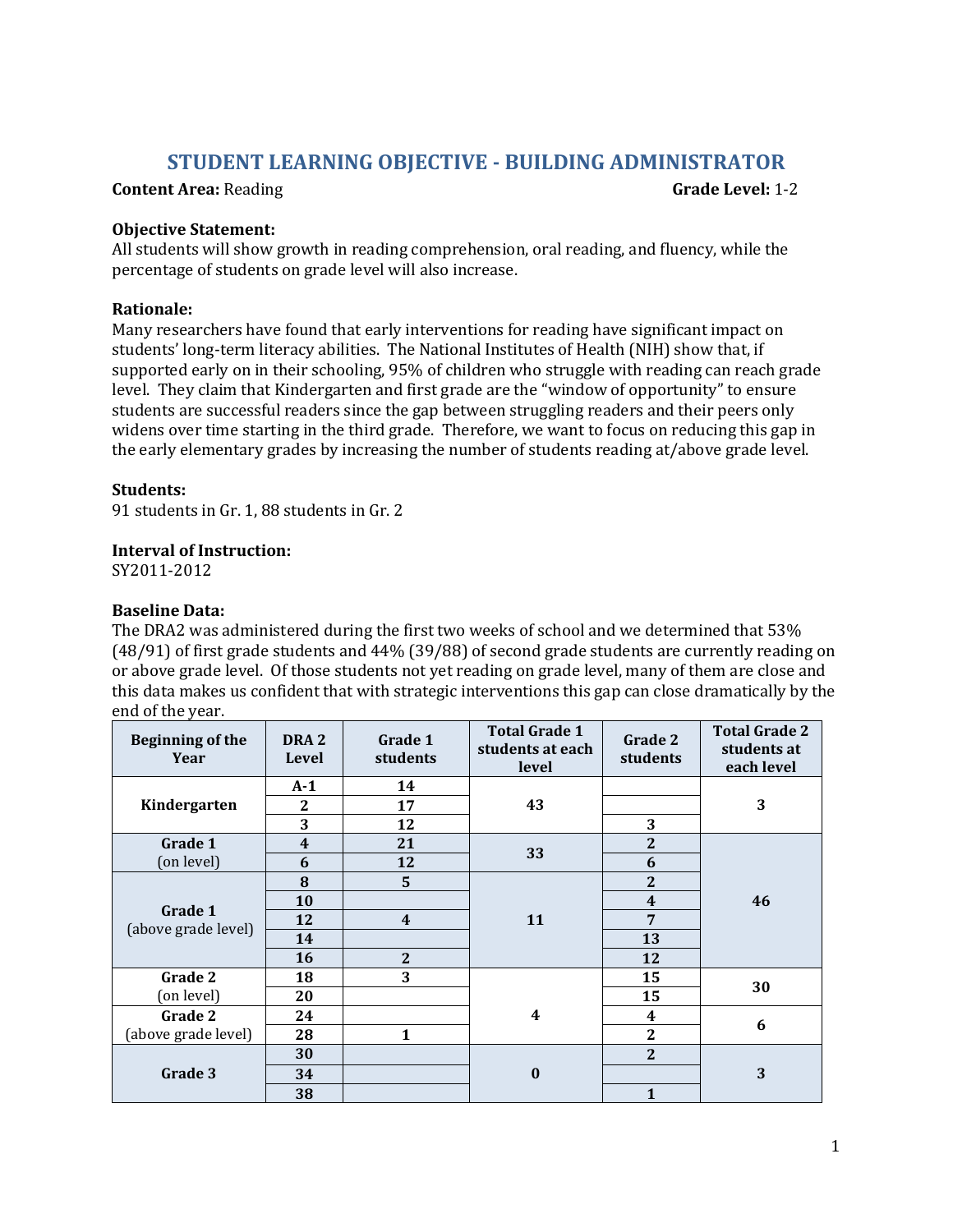# **Target(s):**

By the end of the year, 85% (77/91) of first grade students and 75% (66/88) of second grade students will be reading on or above grade level. The 15% of first graders and 25% of second graders who are not reading on or above grade level will make significant progress and be in a position to continue their growth in the following year to successfully read on or above grade level. While it seems inappropriate to attempt predicting each student's exact DRA2 reading level, we have instead created targets for overall grade level. Students in grade 1 in June should be at Level 16-18 to be considered on grade level. Students in grade 2 in June should be at least at Level 28 to be considered on grade level.

| <b>FIRST GRADE EOY TARGETS</b> | <b>DRA 2 Level</b> | <b>EOY Target:</b>                          |  |
|--------------------------------|--------------------|---------------------------------------------|--|
|                                |                    | <b>Total Grade 1 students at each level</b> |  |
|                                | $A-1$              |                                             |  |
| Kindergarten                   | $\boldsymbol{2}$   | $\bf{0}$                                    |  |
|                                | 3                  |                                             |  |
|                                | 4                  |                                             |  |
|                                | 6                  |                                             |  |
| Grade 1                        | 8                  |                                             |  |
|                                | 10                 |                                             |  |
|                                | 12                 | 14                                          |  |
|                                | 14                 |                                             |  |
|                                | 16                 |                                             |  |
| Grade 2                        | 18                 | 50 (on grade level)                         |  |
|                                | 20                 |                                             |  |
|                                | 24                 | 21                                          |  |
|                                | 28                 |                                             |  |
|                                | 30                 |                                             |  |
| Grade 3                        | 34                 |                                             |  |
|                                |                    | 6                                           |  |
|                                | 38                 |                                             |  |

| <b>SECOND GRADE EOY TARGETS</b> | <b>DRA 2 Level</b> | <b>EOY Target:</b><br><b>Total Grade 2 students at each level</b> |  |
|---------------------------------|--------------------|-------------------------------------------------------------------|--|
|                                 | $A-1$              |                                                                   |  |
| Kindergarten                    | $\boldsymbol{2}$   | $\boldsymbol{0}$                                                  |  |
|                                 | 3                  |                                                                   |  |
|                                 | 4                  |                                                                   |  |
|                                 | 6                  | $\bf{0}$                                                          |  |
| Grade 1                         | 8                  |                                                                   |  |
|                                 | 10                 |                                                                   |  |
|                                 | 12                 |                                                                   |  |
|                                 | 14                 |                                                                   |  |
|                                 | 16                 |                                                                   |  |
|                                 | 18                 | 22                                                                |  |
| Grade 2                         | 20                 |                                                                   |  |
|                                 | 24                 |                                                                   |  |
|                                 | 28                 | 42 (on grade level)                                               |  |
|                                 | 30                 |                                                                   |  |
| Grade 3                         | 34                 | 24                                                                |  |
|                                 | 38                 |                                                                   |  |